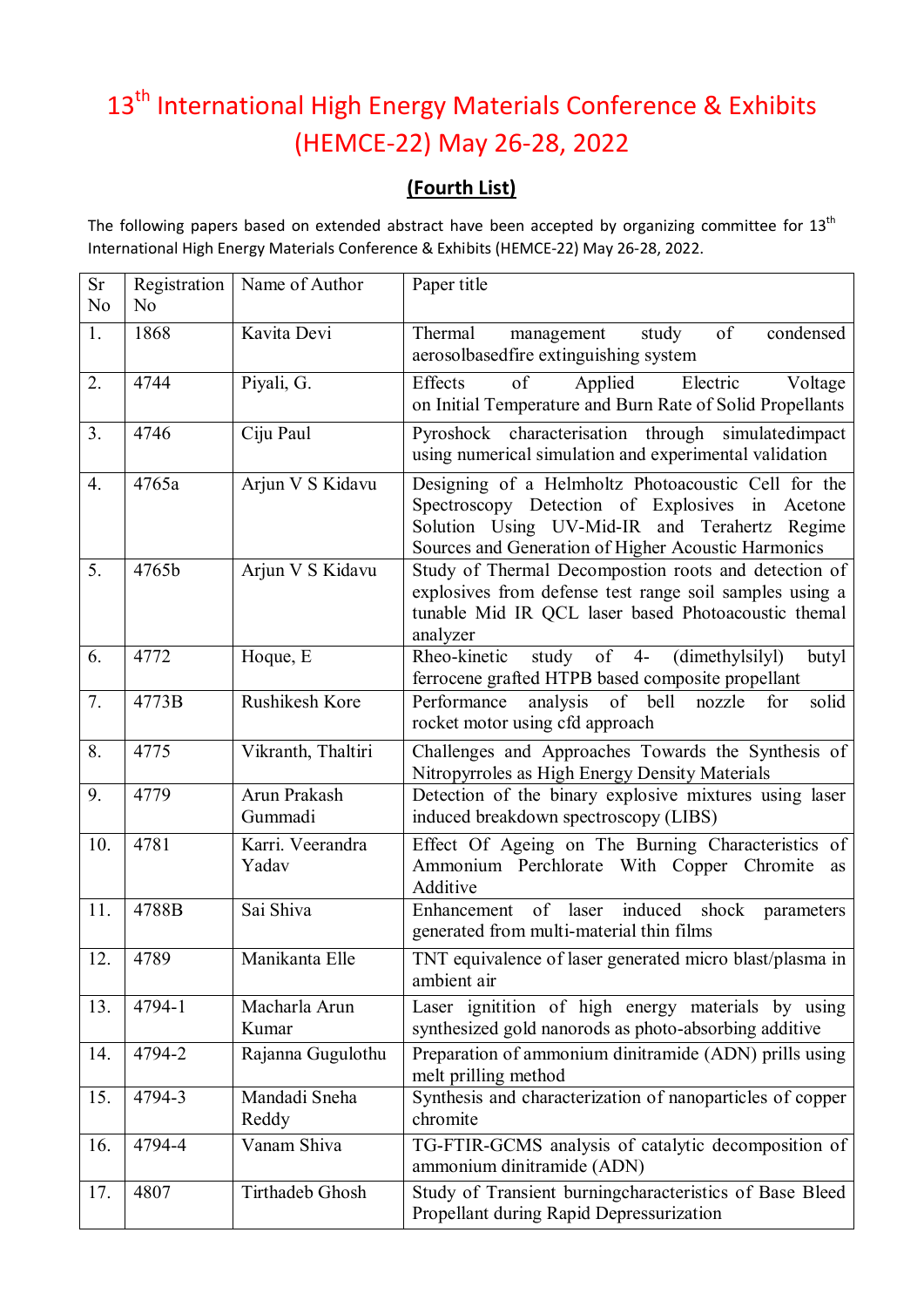| 18. | 4859  | Bishwajyoti Dutta<br>Majumdar   | Numerical Modeling and Experimental Validation of<br>Sub-Scale Spherical Air Blast towards Design of Crew<br>Escape System in Human Space Mission       |
|-----|-------|---------------------------------|---------------------------------------------------------------------------------------------------------------------------------------------------------|
| 19. | 4864  | Anusree T. C                    | Development of metal dopedspinel cucr2o4 catalyst for<br>ammonium dinitramide (ADN) monopropellants                                                     |
| 20. | 4871  | Dipanjan Baneerjee              | Real-time Multiple Explosives Sensing with Picosecond<br><b>Bessel Beam Fabricated Silver Nanostructures</b>                                            |
| 21. | 4880  | Ajithkumar H                    | Studies on propellant liner for solid rocket motors                                                                                                     |
| 22. | 4883  | Elaprolu Narsimha<br>Rao        | Orientation dependence of mechanical sensitivity of ß5-<br>nitro-2,4-dihydro-3h-1,2,4-triazol-3-one<br>(nto):<br>a<br>highpressure study                |
| 23. | 4886  | Rakesh Kumar                    | Lopa and fuzzy logic based risk assessment model<br>identify<br>requirement<br>to<br>sil<br>in<br>a<br>explosive manufacturing facility                 |
| 24. | 4890  | <b>PRASHANT</b><br><b>KUMAR</b> | Numerical modelling of im (insensitive<br>munition)<br>compliance criteria for large calibre warhead                                                    |
| 25. | 4891A | Harikrishnan E. S               | Thermokinetic and Combustion study of moderate<br>burning Zr-Ni based gasless delay composition                                                         |
| 26. | 4891B | Nimesh S                        | Computational approach to Predict novel Tetrazine N-<br>oxides as potential hedms                                                                       |
| 27. | 4892  | Manpreet Kaur                   | Urotropinium based eergetic ionic liquids                                                                                                               |
| 28. | 4893  | Jaswanth Gangolu                | A novel numerical method for reinforced concrete<br>members subjected to blast loading                                                                  |
| 29. | 4894  | Priyanka                        | Synthesis, Crystal Structure and Energetic Performance of<br>Copper based Tetranuclear Energetic Complex                                                |
| 30. | 4895A | P. Naveen Kumar                 | Real Time Terahertz Imaging of concealed objects for<br>security applications                                                                           |
| 31. | 4895B | P. Naveen Kumar                 | Terahertz imaging based aging studies of secondary<br>explosive molecules                                                                               |
| 32. | 4896  | Sreejith M                      | Core-shell particles of phase stabilized ammonium nitrate<br>$(psan)$ :<br>synthesis,<br>characterization<br>and<br>propellant<br>evaluation            |
| 33. | 4897  | Deepak Govindaraj               | Pressure time curve perdiction of solid rocket motor using<br>image processing                                                                          |
| 34. | 4898  | Mittal Nitika                   | Modeling of roll torque generation in artillery rockets due<br>to internal ballistics                                                                   |
| 35. | 4900  | Billakanti Srinivas             | Synthesis of organic capped stable nano aluminium                                                                                                       |
| 36. | 4902  | Meet Savla                      | Numerical modelling and experimental validation of dual<br>cartridge performance prediction in a vented vessel setup                                    |
| 37. | 4903  | Pankaj Negi                     | Development of Curing Cycle for Large Sized Solid<br>Rocket<br>Motors<br>Using<br><b>Finite Element Analysis</b>                                        |
| 38. | 4904  | <sup>1</sup> Nirmal, C,         | for<br>of<br>repair<br>novel<br>approach<br>elastomeric<br>$\mathbf{A}$<br>thermal insulation material using room temperature<br>curing rubber compound |
| 39. | 4906  | Sashank K S R                   | Numerical investigations through MD simulations for<br>predicting the crack nucleation fracture locus in particles<br>under impact                      |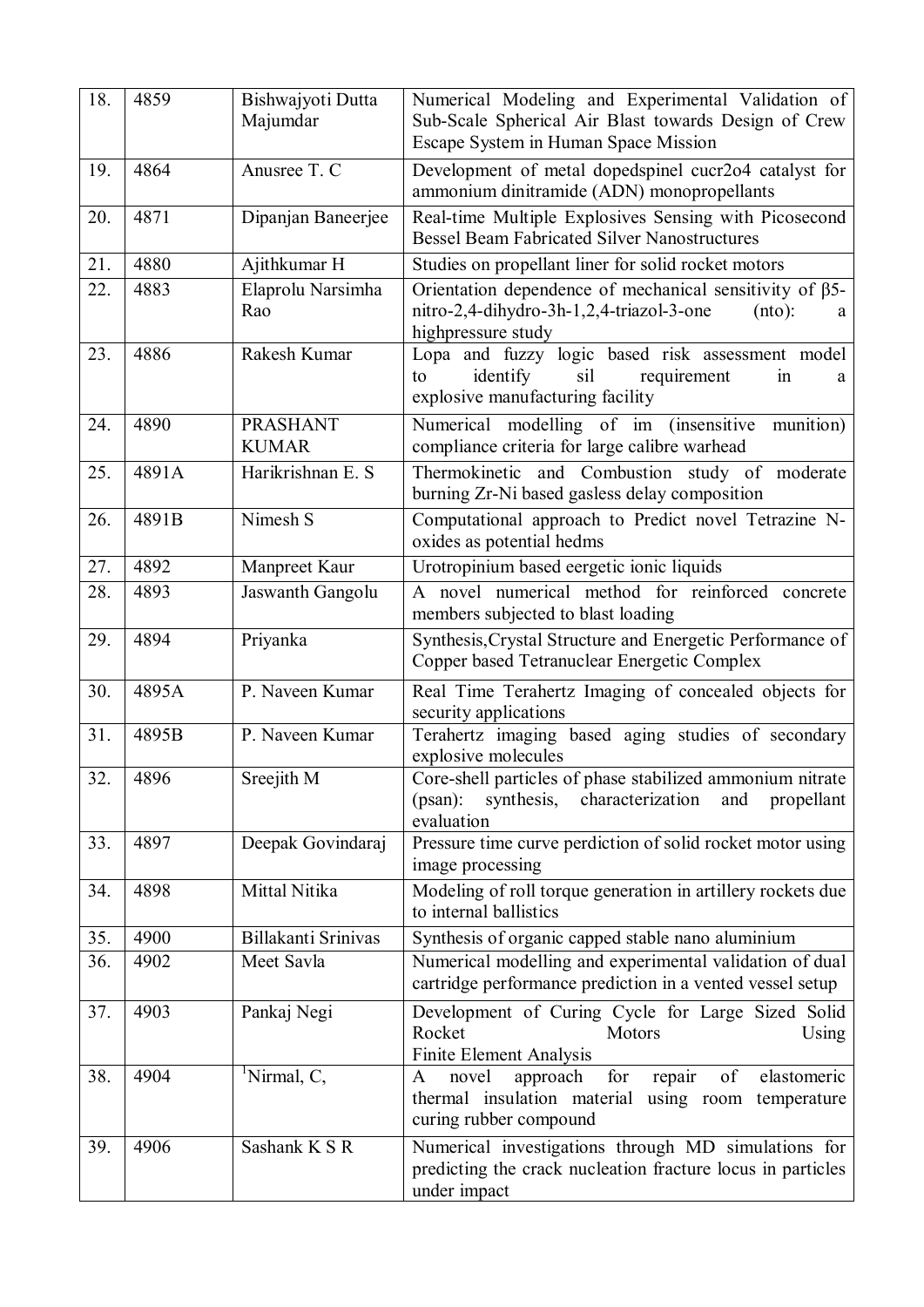| 40. | 4910A | Ashutosh Sharma                   | Comparative studies on effect of copper chromite and<br>iron oxide on ageing characteristics of composite<br>propellant                             |
|-----|-------|-----------------------------------|-----------------------------------------------------------------------------------------------------------------------------------------------------|
| 41. | 4910B | Ashutosh Sharma                   | Analysis of effects of process variations and bem<br>hardware on tail-off characteristics during bem firing                                         |
| 42. | 4911  | Samadhan Khairnar                 | Modified Epoxy Based Inhibition Resin for Composite<br>Propellants                                                                                  |
| 43. | 4911B | SamadhanKhairnar                  | Synthesis, Characterization and Application of TDI<br>Dimer<br>Adhesion<br><b>as</b><br>an<br>Promoter in Liner Resin for Composite Propellant      |
| 44. | 4913  | <b>SRINIVAS</b><br><b>VANGARA</b> | aryl-pyrazole/imidazole<br>functionalized<br>Energetic<br>derivatives: synthesis, characterization, and energetic<br>studies                        |
| 45. | 4915  | G, Murali Krishna                 | Electrochemical<br>investigation<br>of<br>Hexaalkylhexaazaisowurzitane compounds                                                                    |
| 46. | 4917  | Sagar Prakash                     | Hazard identification and risk assessment of bladeless<br>propellant mixer                                                                          |
| 47. | 4918  | Bijeesh CA                        | Studies on the thermomechanical and rheological<br>characteristics of asbestos free inhibition system for solid<br>rocket motors                    |
| 48. | 4919  | Vinay Siram                       | Determining real time Nozzle throat and<br>Thrust<br>coefficient evolution during burn time of an SRM                                               |
| 49. | 4920  | Mahesh Shrikishan<br>Ingole       | Study of Variation of Burn Rates of Ammonium<br>Perchlorate Monopropellant with the Production Source                                               |
| 50. | 4922  | Meenakshi Rohilla                 | Effect of size of Hematite on performance of aerosol<br>forming composites for fire extinguishing application                                       |
| 51. | 4923  | Shaik Mujeeb                      | of<br>Selection<br>particle<br>size<br>appropriate<br>analysis<br>for<br>ammonium perchlorate<br>technique<br>for<br>solid<br>propellant processing |
| 52. | 4924  | V.S. Vendamani                    | Plasmonic Nanoparticles Decorated Nanocrystalline<br>Silicon for SERS-based Explosives Detection                                                    |
| 53. | 4926  | SM Kolhe                          | Comparative Analysis of Bi-axial Oriented Polymers for<br>Manufacture of High Energy Density Capacitors for<br><b>Pulsed Power Technology</b>       |
| 54. | 4929  | Prathap Kumar<br>Jharapla         | DBX-1 (C2Cu2N10O4) : Potential Replacement for Lead<br>Azide                                                                                        |
| 55. | 4930  | Srivastava, N                     | Effect of altered combustion chamber pressure on<br>ballistics and heat transfer in spinning solid rocket motors                                    |
| 56. | 4931  | Dilu Devarajan                    | Computational Study on hydroxylammonium based Salts<br>as energetic materials                                                                       |
| 57. | 4933  | Prem Chand                        | Experimental study of factors affecting linear burn rate of<br>condensed aerosol forming composite used for fire<br>extinguishing applications      |
| 58. | 4935  | Vikas                             | Determination of Equation of State Parameters<br>ofmouldable PBX usingcylinder Expansion Test with<br>Photonic Doppler Velocimeter                  |
| 59. | 4938  | Sudha Malik                       | Compatibility and thermal decomposition kinetics of 4-<br>amino-1, 2, 4-triazolium picrate with polyester based<br>polyurethane                     |
| 60. | 4941  | Sankalp Sharma                    | Dynamic Response of Submerged Structures due to<br>Underwater Explosion                                                                             |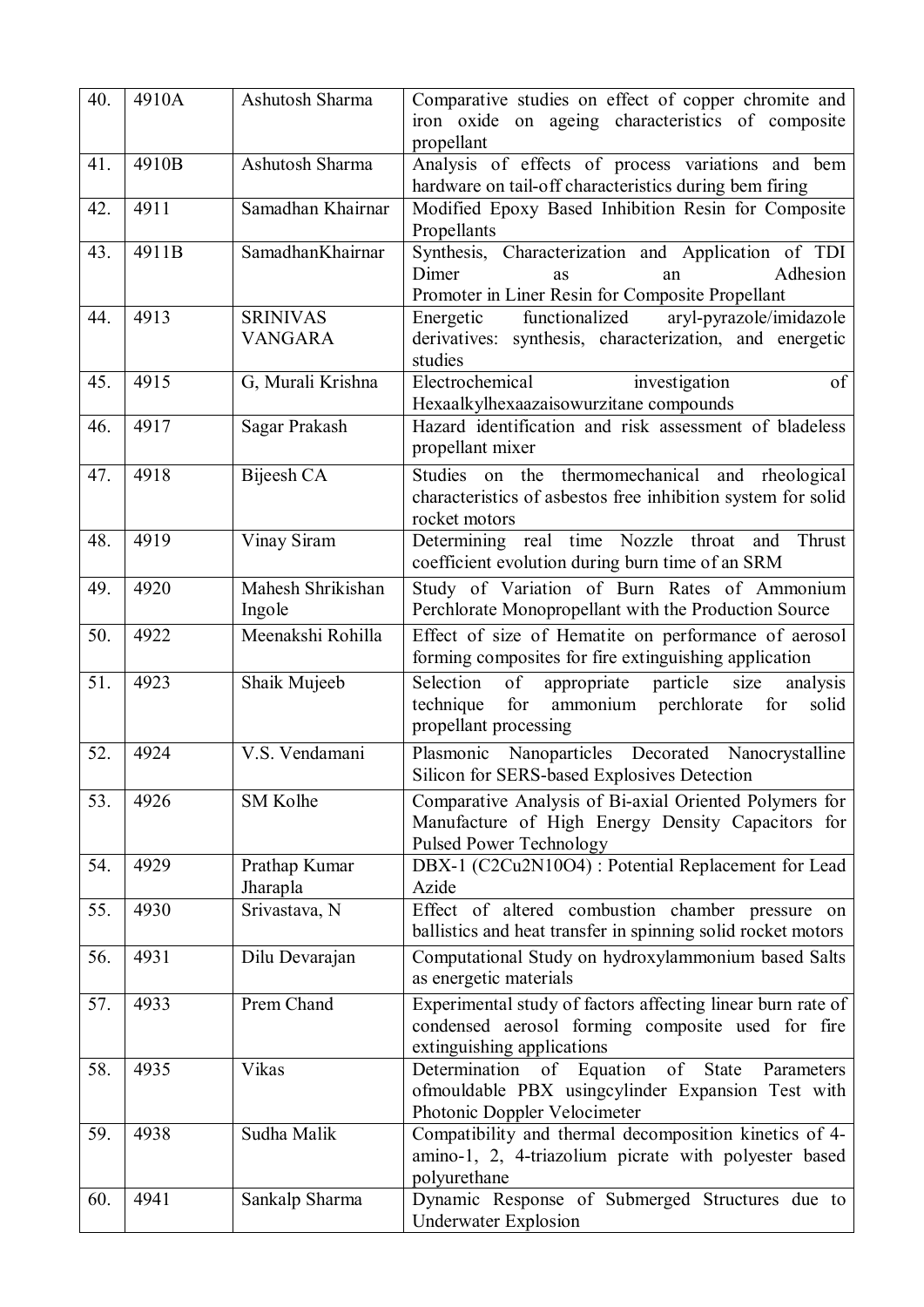| 61. | 4942  | Meeta Baghel               | Instrumentation data of blast parameters generated for<br>HD 1.2 ammunition placed inside LRC Igloo                                                                                     |
|-----|-------|----------------------------|-----------------------------------------------------------------------------------------------------------------------------------------------------------------------------------------|
| 62. | 4943  | Kamal Saroha               | Development of Thermal Transient Test (T-T-T) for Non-<br>Destructive Screening of Electro Explosive Devices                                                                            |
| 63. | 4944A | Prabhanjan Kumar<br>Thakur | Experimental Validation of Optimum Depth of Burst for<br>Maximization of Crater Volume in Mixed Soil                                                                                    |
| 64. | 4944B | Prabhanjan Kumar<br>Thakur | Tolerance of Human against Blast and its Effects: A Case<br>Study                                                                                                                       |
| 65. | 4944C | Neelam Saxena              | Establishing<br>Quantity Distances<br>for<br>of<br>storage<br>Ammunition containing propellants in ISO containers<br>protected by modular Traverses                                     |
| 66. | 4945  | K Athiraj                  | Assessment of explosion effects of UN<br>HD<br>1.1<br>ammunition stored in ISO container protected with<br>modular traverses                                                            |
| 67. | 4946  | Ashok Kumar                | Attenuation of Blast Wave to avoid Sympathetic<br>Detonation of Adjacent Ammunition                                                                                                     |
| 68. | 4948  | Kumar Kaushik              | Small-scale setup for performance evaluation of fire-<br>fighting foam and development of SPGG coupled foam<br>based fire extinguishers                                                 |
| 69. | 4949  | Ramu Guda                  | Synthesis, characterization and energetic applications of<br>polyphosphazenes modified with trifluoroalkoxy, 2-<br>nitroalkoxy, 4-pirydylmethylenealkoxy and imidazolyl<br>substituents |
| 70. | 4950  | Moinuddin Hassan           | Metallic Actuator Membranes for Pyrogas Confinement<br>in Pyrovalves                                                                                                                    |
| 71. | 4951  | Satish Ashok Ture          | Fluorescence Sensing of High Energy Materials by Using<br>Doped Polyaniline: A Mechanistic Approach                                                                                     |
| 72. | 4954  | Jagannath Rathod           | Flexible-based SERS substratesfor the detection of RDX<br>and Thiram                                                                                                                    |
| 73. | 4955  | SheteMayuresh<br>Kailas    | Energy Transfer Margins of Safe Arm devices for Human<br>Rated Launch Vehicles - Numerical Assessment &<br><b>Experimental Validation</b>                                               |
| 74. | 4956  | Mohammad Munis             | Design of shaped charge based separation system for<br>sounding rockets                                                                                                                 |
| 75. | 4958  | Gayathri, S                | Self-healinginsensitive polymer bonded explosives (pbx)<br>enabled by sigmatropicrearrangement: aspects of stability<br>and safety                                                      |
| 76. | 4960  | R S Rana                   | Quinol Ether as a Vulcanizing agent forepdm Rubber for<br>Solid Rocket Motor Case Insulation                                                                                            |
| 77. | 4961  | Vikranth Thaltiri          | A novel synthetic approach for the synthesis of 1-methyl-<br>$2,3,4,5$ -teranitropyrrole – a potential high energy melt<br>cast material                                                |
| 78. | 4962  | Lakshman Y                 | Studies on process optimization forunsymmetrical di-<br>methyl hydrazine (udmh) -the fuel for earth storable<br>liquid motors in rocketry                                               |
| 79. | 4963A | Vibhav Kumar               | Development of a pyrogen igniter for hybrid motor                                                                                                                                       |
| 80. | 4963B | Priyanka Shukla            | A case study of parameters affecting peak pressure in<br>third stage igniter of launch vehicle                                                                                          |
| 81. | 4964  | Rahul                      | The effect of heating rate on the thermite reaction of<br>Al/CNT/Fe2O3nanothermites                                                                                                     |